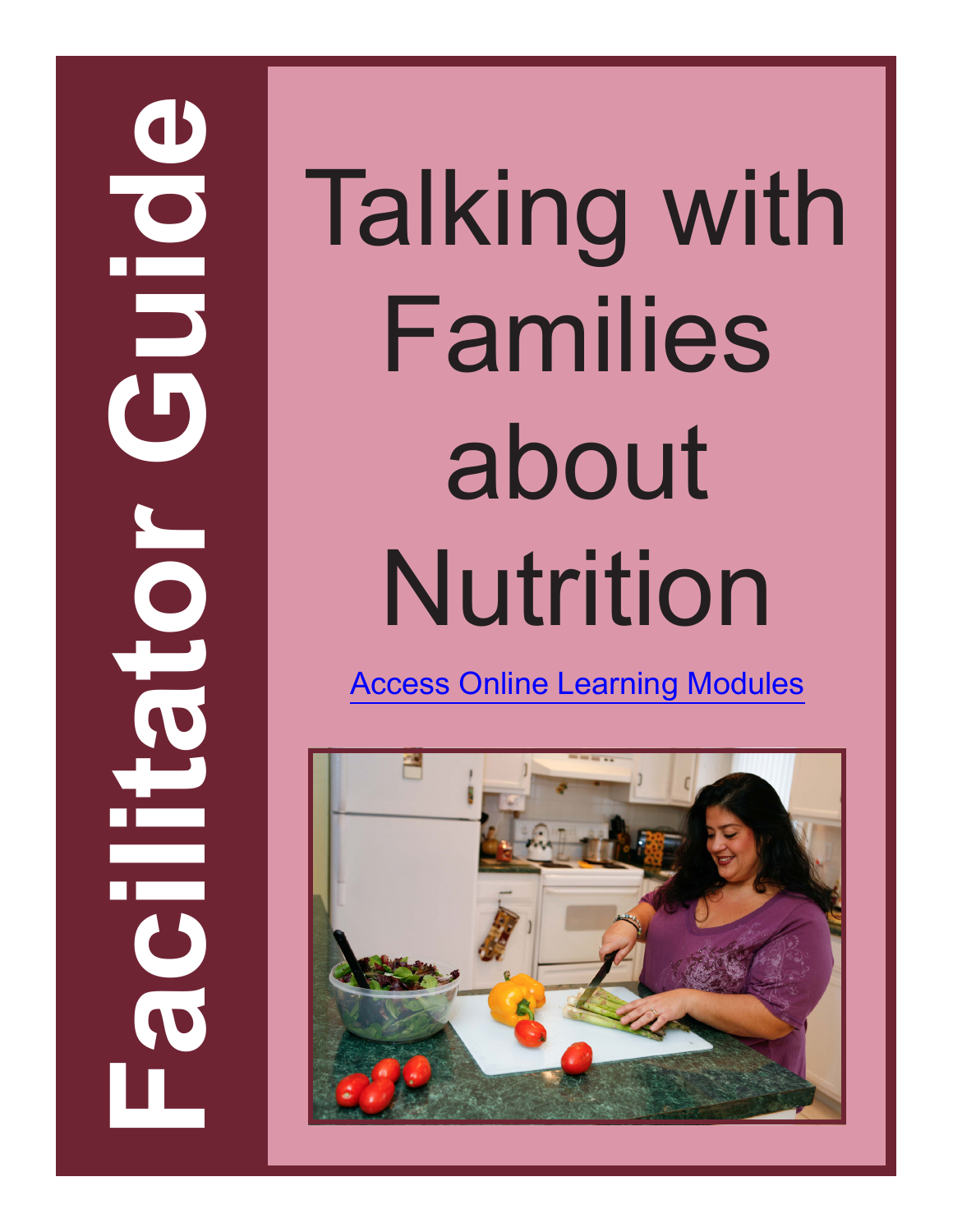#### **Note to facilitator**:

The online training module "Talking with Families about Nutrition" provides an excellent opportunity for home visitors who appreciate the flexibility of distance learning.

The pairing of the online training with a facilitated discussion (a proven more traditional method of education, whose efficacy is widely recognized) is innovative and provides for added value. The discussion allows for the sharing of personal experiences that help to illuminate the information in the module. It also provides opportunities to use the basic skills that are so essential for communication – "serve and return", listening, facial expressions, vocal intonation, eye contact - things that are absent from today's communication using technology. (In these days of emails, text messages, "selfies", and social media, it's nice to meet face-to-face once in a while!) Also, laughter, stories, music, and role-plays as part of the discussion, injects an emotional component to the learning opportunity. These types of elements are incorporated into this Facilitator Guide.

Home visitors spend time with families that have an array of gifts, skills, cultures and many times challenges. The opportunity to share experiences, strategies, solutions, and successes with other family workers is much more powerful than completing the online education alone.

#### \*\*\*\*\*\*\*\*\*\*\*\*\*\*\*\*\*\*\*\*\*\*\*\*\*\*\*\*\*\*\*\*\*\*\*\*\*\*\*\*\*\*\*\*\*\*\*\*\*\*\*\*\*\*\*\*\*\*\*\*\*\*\*\*\*\*\*\*\*\*\*\*\*\*

This Guide provides some ideas for a trainer or supervisor wishing to facilitate a follow-up discussion with a group of home visitors who have completed the module. It assumes that the facilitator has also completed the module and is familiar with its contents and resources. You don't necessarily have to be a content expert to lead the activities and discussions. Feel free to adjust and add your own creative ideas.

We hope you enjoy the process!

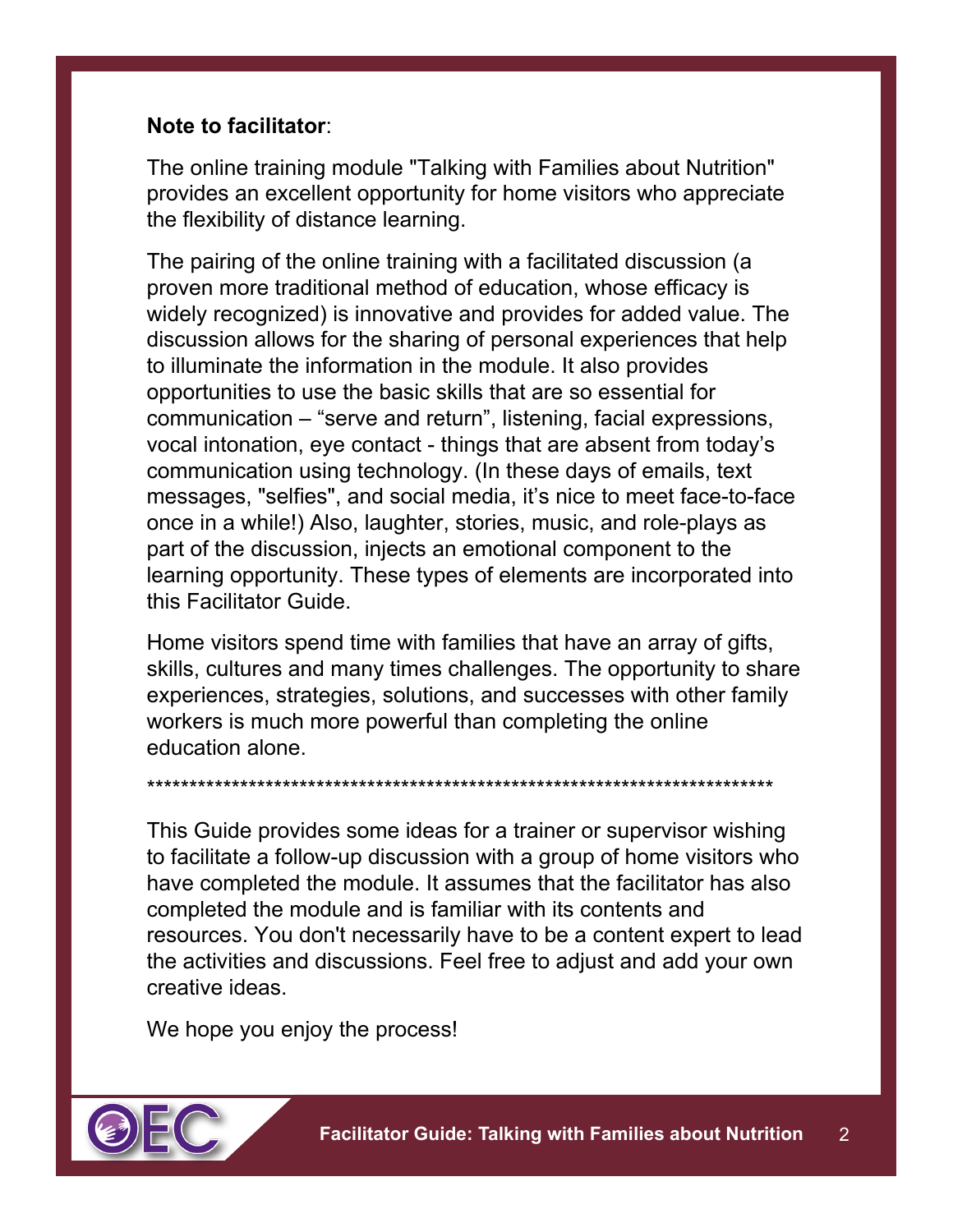#### **Introduction/Icebreaker**

Begin the session by organizing participants into small groups. Ask each of them to share within those groups their responses to this question:

• *What were your family mealtimes like when you were a child?*

Ask them to consider what factors might account for the similarities and differences in their experiences.

As a follow-up, provide this prompt for large group discussion:

• *How have feeding practices changed since you were a child?*

#### **Review Learning Objectives**

After having completed this module, home visitors should be able to:

- Define important healthy eating habits from pregnancy through the first few years of life
- Understand the impact of the environment on health
- Effectively support breastfeeding mothers and know when to recommend additional help
- Identify infant hunger and satiety cues and assist families to avoid over-feeding babies
- Explain the importance of responsive feeding practices for infant and toddler healthy growth and development
- Describe best practices of when, what and how to introduce solid foods
- Identify ways to eat healthy on a budget
- Understand how cultural practices, economic considerations, and other factors influence eating behaviors
- Feel comfortable engaging families in respectful conversations about healthy eating

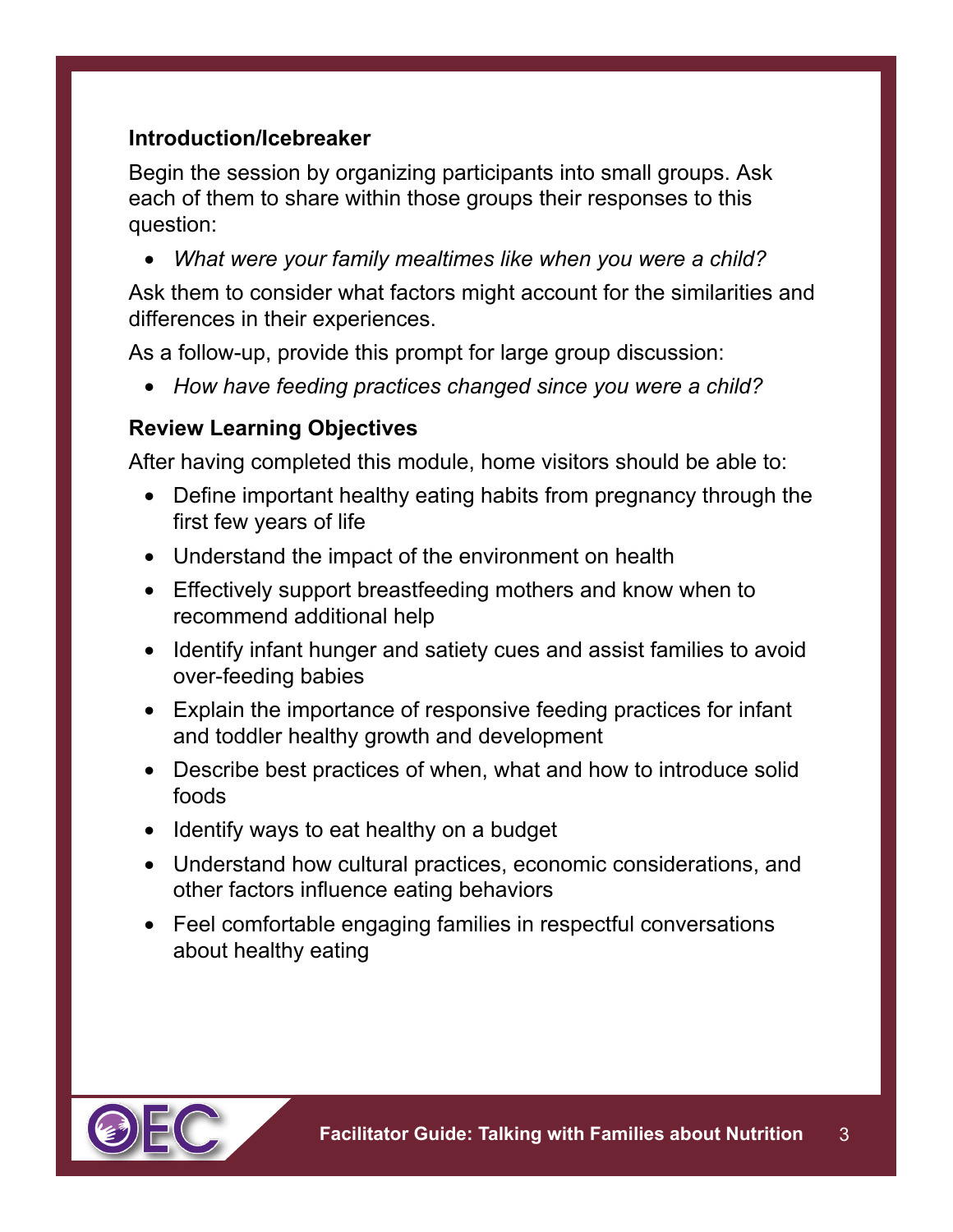#### **Review Vocabulary**

#### "Roll the Die" Vocab Review Game

In order to review some of the key concepts, break into small groups. Give each group a number cube and put a list on the board of what each number represents. Some options are:

- $1 =$  tell what it means
- $2 =$  use it in a sentence
- $3 =$  give a synonym
- $4 =$  give an antonym
- $5 =$  draw it
- $6$  = act it out

Display a list of terms from the module glossary. The first person in the group rolls the die, takes the top word on the list, and acts accordingly. When the group decides the challenge has been met, it moves to the next person. They each roll the die in turn and take the next word on the list…

If any group gets stumped on a term, provide the definition and do a quick review with the whole group.

## **Whole Group Discussion**

Prompt home visitors to share what's working:

- *What are some things you are doing to encourage healthy eating?*
- *In what ways are families doing well in this area?*

Invite home visitors to share their favorite recipes, stories about bringing food into homes, and/or other food related activities they incorporate into their home visits.

## **Walkabout**

Write each of the following items (next page) on a chart paper and provide markers. Post each chart on walls throughout the room. Divide the group into 4 and have each group begin at a different paper. Allow 5 – 10 minutes for each discussion then rotate. Have each group add their responses/ideas to the paper as they go. Do one final rotation so the groups end up at their initial question. Allow a few minutes for each group to read the list of responses. Then ask each group to choose one idea to report out on.

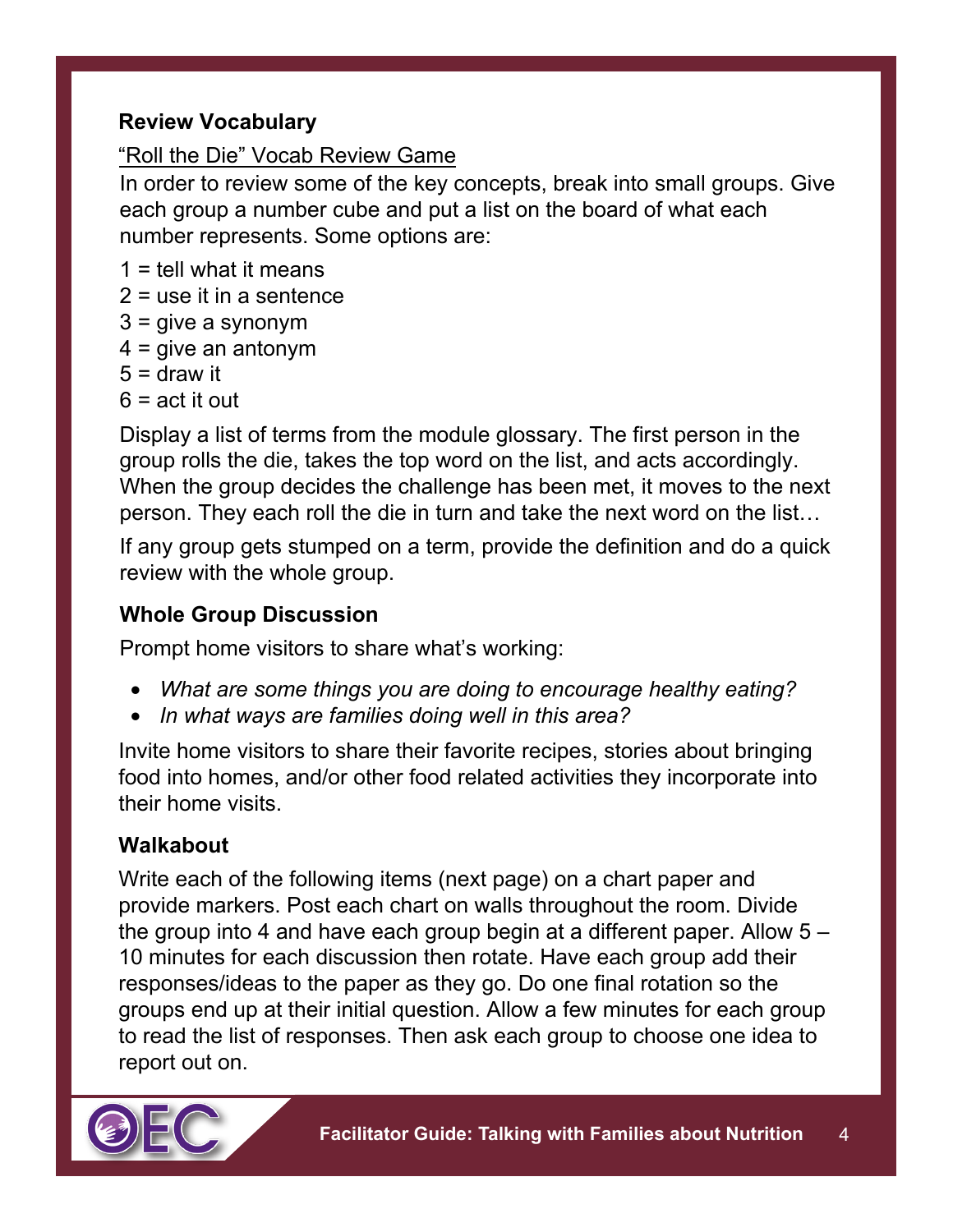## ❖ Breastfeeding

For new moms without ongoing daily support, breastfeeding can be a very frustrating – even painful experience. Without a "village" to support her, it likely will falter. A home visitor telling "breast is best" and giving a handout about it is not sufficient to provide what a mom needs to succeed.

*Explore some of the reasons why even those mothers who plan to breastfeed don't stick with it for very long. (Trauma history; medications; return to work…) How might you go about helping a mom identify natural supports? What are some of the community supports in your area?* 

## $\div$  Infant satiety and hunger cues

Human beings have certain signs and sensations that come from within our bodies that tell us when we are hungry and when we are full.

*What are some ways that infants communicate these signals? How do you support families to learn to read their infants' cues? Is this a new idea for them? If so, how do you approach the conversation?*

## $\div$  Introducing foods

Some reasons mothers might give for introducing solid foods before 4 months of age:

- 1. My baby has a medical condition that might be helped by eating solid food
- 2. My baby is old enough to begin eating solid food
- 3. My baby seems hungry a lot of the time
- 4. My baby wants the food I eat
- 5. A doctor said my baby should begin eating solid food
- 6. It will help my baby sleep longer at night

*Choose one of these reasons, and discuss how you might respond in that instance.* 

## **❖** The food environment

We are often surrounded by unhealthy food options. Researchers have called this living in a "toxic" food environment. That is one of the reasons why our children are not eating as healthy as they should be.

*How does the food environment influence the food choices families are making? What strategies do you use to help them develop healthy habits despite this challenge?*

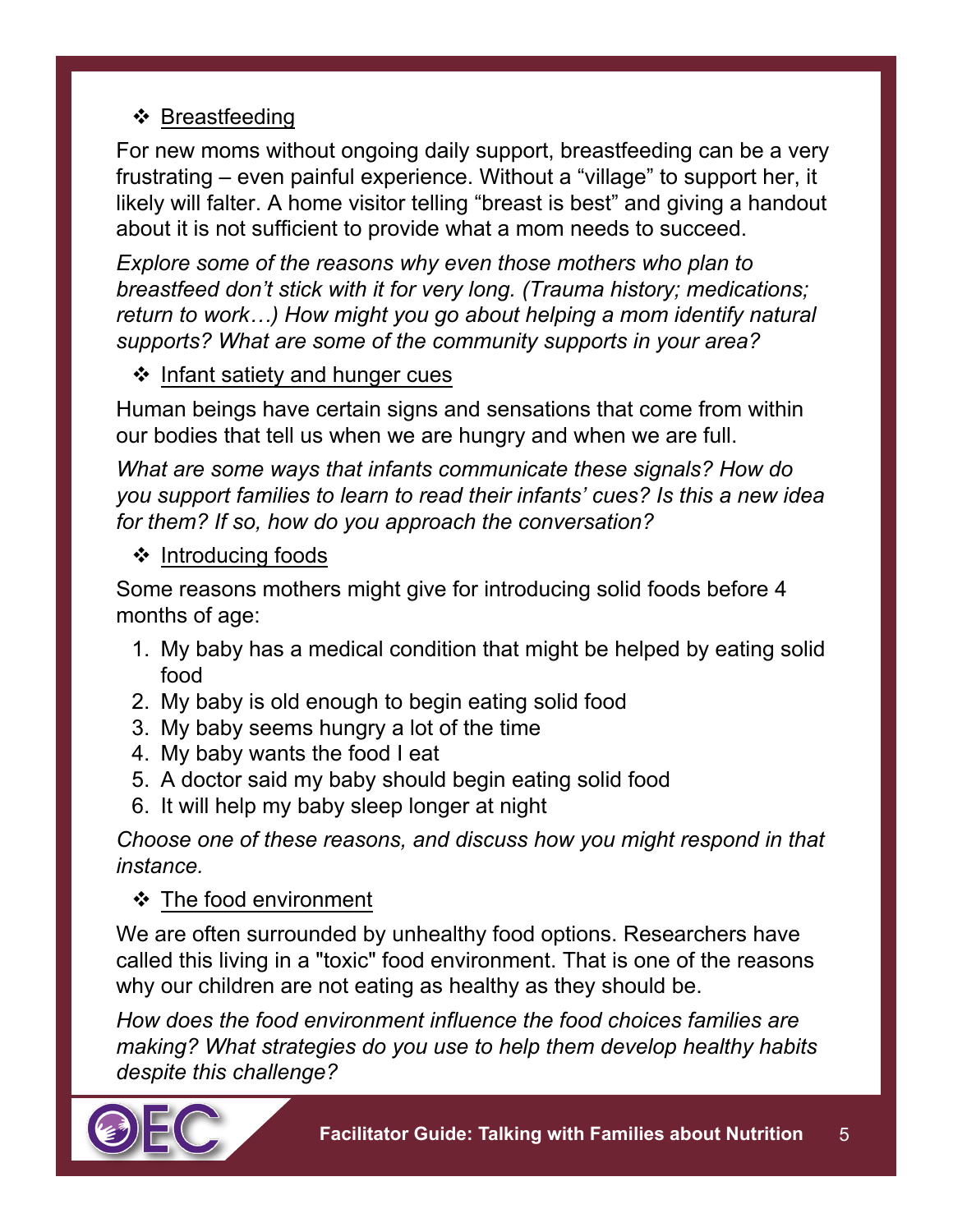#### **Whole Group Discussion**

## Responsive Feeding

Responsive feeding refers to a reciprocal relationship between an infant or child and his or her caregiver that is characterized by the child communicating feelings of hunger and satiety through verbal or nonverbal cues, followed by an immediate response from the caregiver.

Have home visitors consider how this idea fits with their overall goals of supporting responsive parenting and healthy attachment.

## **Think-Pair-Share**

As research yields new information about healthful feeding practices, recommendations change. This might impact a family's willingness to trust the wisdom of authorities on these issues. (For example, we are presently advised to give babies potentially allergenic foods early. Until recently, parents were told to wait.)

Prompt each participant to think about the following and then share with a partner:

- *Given that these shifts in what's considered best practice occurs, how might you address a family's perception that the "experts can't get it right"?*
- *Furthermore, How do you respond when the advice parents receive from family and friends is different from the information you bring?*

Invite a few teams to share their insights with the group.

## **Small Groups**

Provide the worksheet included in this guide (page 9) and have groups brainstorm a list of factors that might affect a child's eating behaviors related to each the following: Health, Developmental, Mental Health, Sensory, Cultural, and Physiological.

Then for each area have them consider how the information shared with families would be affected by the reason(s) why a child may be difficult to feed. Have each group share one of their ideas.

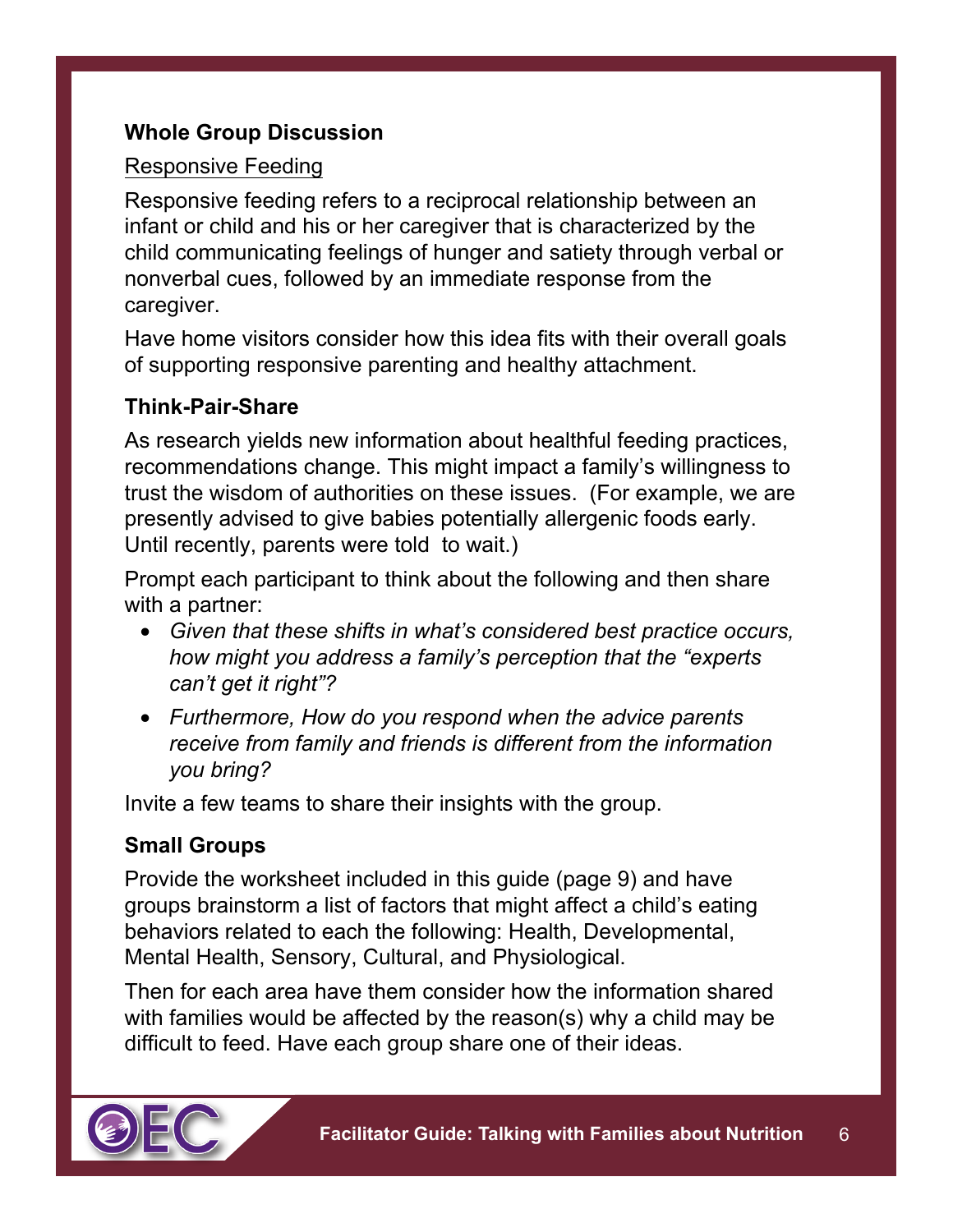#### **View Video**

In the module it is recommended to focus on teaching children to learn to recognize their own satiety cues instead of telling to "clean your plate."

Show video "Finish Your Plate" from Part 5 of the module.

What are home visitors own feelings about this? Ask them to:

*Reflect back on your own early experiences. How might your own histories, and those of the parents you work with, affect current views?* 

## **Whole Group**

Stress Related Eating

Researchers have linked weight gain to stress, and many parents, (and home visitors!) report having high levels of stress.

Some strategies were included in the module for relieving stress without overeating. Invite home visitors to share some of the ways they have been successful in helping families find alternatives to eating when stressed.

## **Personal Reflection**

Provide an additional minute for home visitors to ponder whether they are reducing stress in healthy ways themselves.

## **Role Play**

Challenging Conversations

Write each of the following reasons families might give for not eating healthier on an index card.

"I don't know anything about nutrition."

- "I don't know how to cook."
- "I can't afford to eat healthy."
- "I don't have time to cook."
- "I wasn't brought up eating this way."
- "I don't agree with that idea."

(continued on next page)

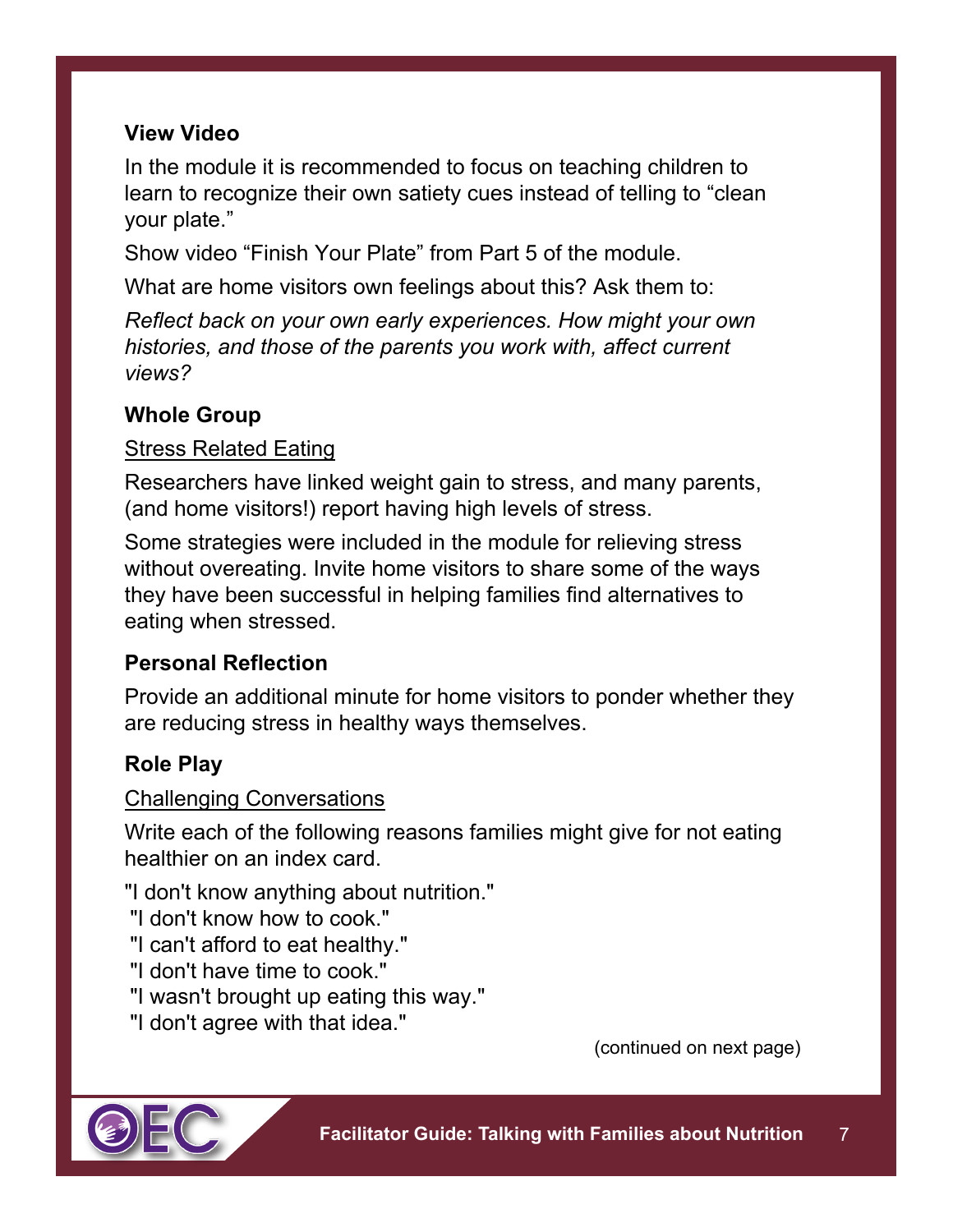Lay the 6 cards out on a table. Group participants into small groups. Invite each to send oe member to choose a card and bring it back to their group.

Invite 2 members from each group to role play a conversation between a home visitor and parent. The other group members can observe and take notes and/or take on additional roles, such as a 2nd parent, grandparent, or provide the perspective of the child. Encourage the groups to come up with some talking points that might be the most supportive and encouraging.

After providing ample time for this activity, debrief with each group and invite them to share their insights.

#### **Individual Reflection**

#### Self-Care

Ask participants to take a few quiet moments reflecting on how well they are meeting their own nutritional needs, then invite a sharing of their strategies for healthy eating on the go.

#### **Action Plan**

Have participants develop an Action Plan. Ask them:

- *What 3 things from this session will you try?*
- *Also, set one goal for your own self-care.*

## **Closing**

Show the "Introduction to Nutrition" video from the beginning of the module.

Acknowledge that this topic is only one of many important things that home visitors focus on with families. Commend them for supporting families to make healthy choices despite the myriad of challenges they face. Remind them that healthy habits begin early and that they are in a unique position to prevent childhood obesity and encourage positive change.

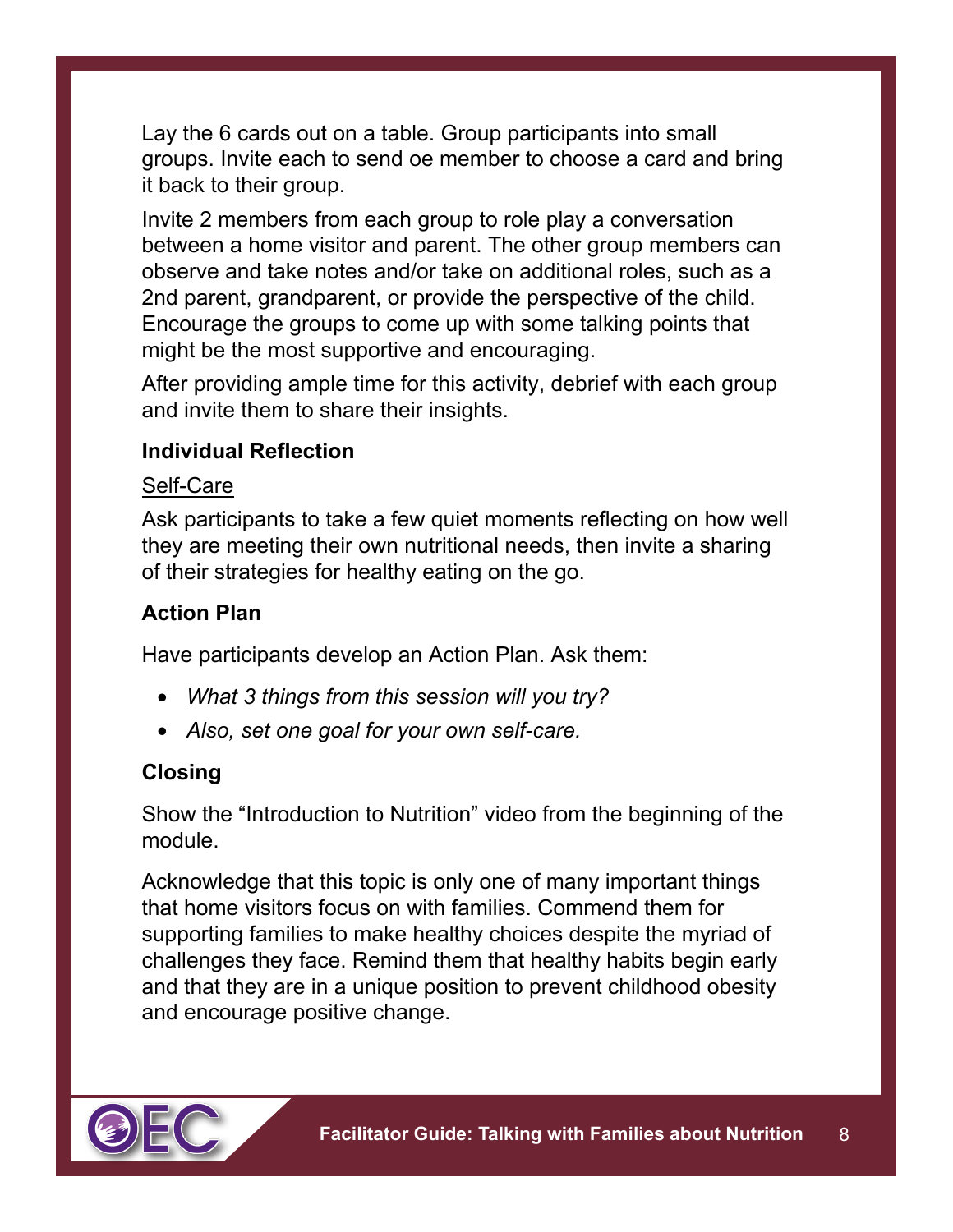# **Activity Worksheet - Feeding Issues**

| Issues:              | <b>Effects on Eating Habits:</b> | <b>Considerations for Sharing Info</b><br>with Families: |
|----------------------|----------------------------------|----------------------------------------------------------|
| Health               |                                  |                                                          |
| Developmental        |                                  |                                                          |
| <b>Mental Health</b> |                                  |                                                          |
| Sensory              |                                  |                                                          |
| Cultural             |                                  |                                                          |
| Physiological        |                                  |                                                          |